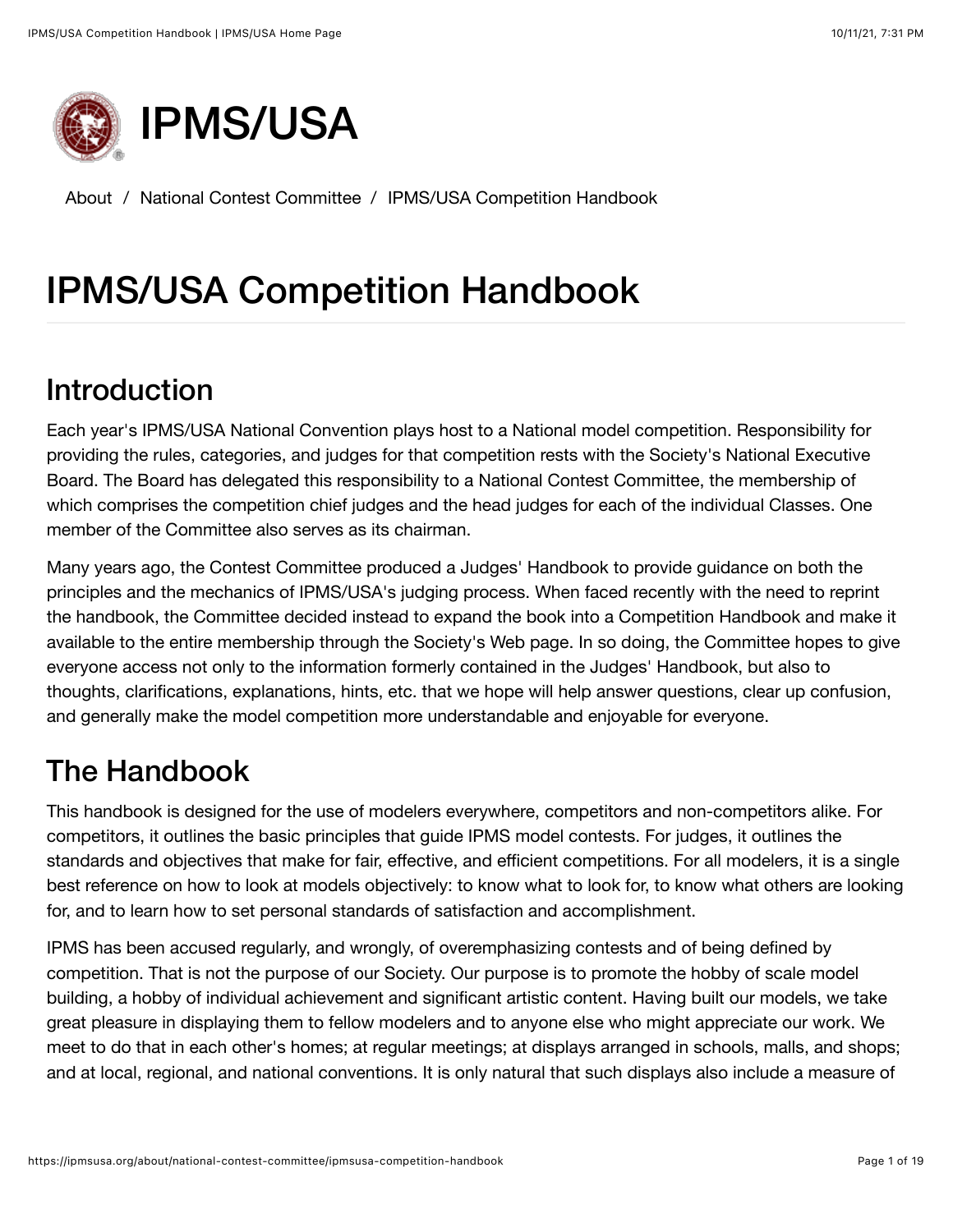competition as we seek feedback and acknowledgment of our developing skills. Not everyone wants to compete, however, and competition should never be a prerequisite of IPMS membership, participation, or satisfaction.

For those who do want to compete, the National Contest Committee wants to provide the best contest possible. And we do encourage modelers to enter our competitions, because when properly conducted, they are one of the best ways to improve everyone's modeling skills. Actually participating as a judge, which forces a modeler to look at models in a new and objective fashion, has been declared almost unanimously to be the single best way to become a better modeler. These, then, are the objectives of this handbook. Whether you are a judge or not, whether you enter contests or not, this handbook can help you recognize some basic, objective truths about models and modeling. It is a living document that we will maintain on the IPMS/USA web page, so let the Contest Committee know what you think about it. We'll update it at intervals, and your input is welcome.

# The Competition

The IPMS contest, at whatever level, must be guided by the proposition that every modeler's work is a creative work of art. No, not quite the same as a great painting or a famous musical composition, but art nonetheless. Pieces of plastic (and now other stuff too) are assembled, painted, and finished, producing a result in which the builder can take pride. Measuring those products one against the other is not intended to "slam" one at the expense of the other. Moreover, we rank order just the models that are entered in any given contest. That's why there is no "National Standard." The best model in any category or contest is just that--no more, no less. You may have others at home that are better, or you may have seen better elsewhere, but none of that matters. We're looking at only what's present on the contest table, and the final result of the judging says only that, of the models entered in this particular category on this particular day, this one's better than that one.

Better? What do we mean? Because we're rating works of art, the products of a modeler's skills developed over years, we've got to remember that the results are strictly subjective. That's why we don't use scoring sheets. There are no numbers in the universe that will allow anyone to say with assurance that an unfinished seam on that model is worth "x" points, while a silvered decal on that model is worth "y" points. Remember, every contest is entirely different from any other because the models are different. No "National Standard" is being applied for the judges to measure against. If there were any way to really do that, then perhaps we could use some kind of numerical scheme. But there isn't, and that's a fact. Numbers are often used to create the appearance of objectivity, when in fact their assignment is essentially subjective. So we don't use them. All we can do is look at the whole model and try to determine how well the modeler did in bringing his project to completion.

IPMS accomplishes this ranking--our judging--by using three-person teams. We aim for three, or another odd number, to avoid ties in the rare instances when the team's decisions are not unanimous. In addition, we try to have each team made up of judges from different sections of the country. We do that so that we can avoid even the appearance of impropriety such as two pals from one chapter giving a friend an award. The truth is, however, that we have almost never seen anything like that happen at a major contest. We watch very carefully for that, and we are very quick to dismiss judges for even minor infringement of the standards of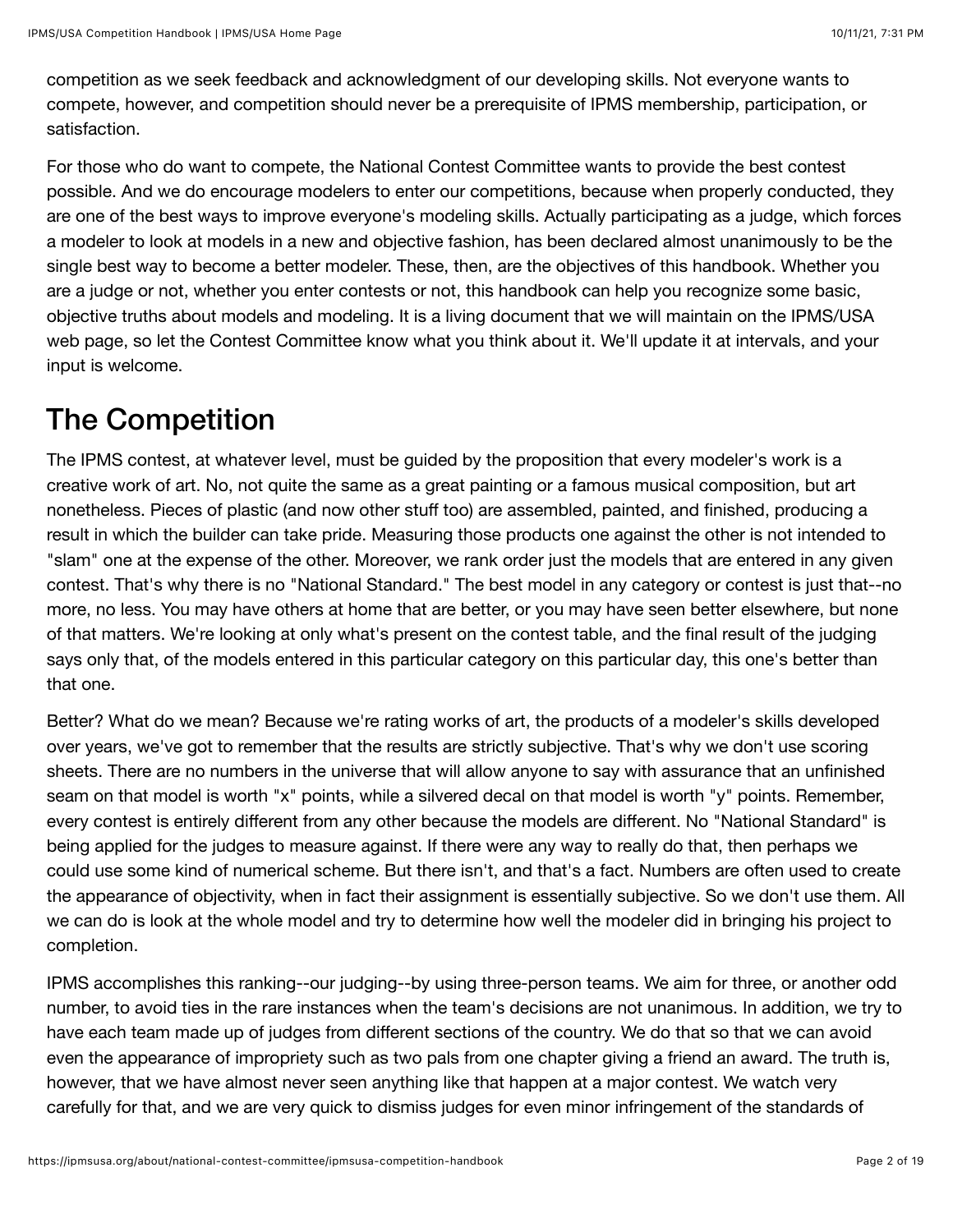integrity that we'll outline later. There is another reason for using judges from different areas. It is to avoid any category being skewed by a local fad or prejudice. In one area, for example, it may have become quite the rage to heavily weather or shadow-paint a model. In another area, the current fashion might be sparkling new finishes. Is one of these "right" and the other "wrong"? Of course not, and we don't want the contest results skewed by these kinds of evolving fashions.

Which leads to the basic criteria for judging models: "The Basics." We'll outline what those basics are for each of the modeling classes that make up a full IPMS contest. Because they're basics, they are similar and related across the classes, as you will see below.

The IPMS Contest is a challenging effort to bring many different kinds of models and modelers together in a single competition and convention. It's not just for aircraft, or cars, or any other single kind of modeling. So we've tried to evolve a set of rules and standards that enable us to have a contest that's consistent across this broad range of classes, skills, and interests. That's not always so easy to do, and it may put us at odds with judging techniques, categories, and rules established by clubs and societies that are focused strictly on only one kind of model. We can live with that because it allows us to maintain the broadest and most integrated modeling society in the world.

# Qualifications for IPMS/USA National Contest Judges

Judges for the IPMS/USA National Contest held in conjunction with the annual IPMS/USA National Convention *must* be scale modelers who hold a current, *Adult* membership in the International Plastic Modelers Society.

Prospective new judges will serve their first year in an OJT (on-the-job-training) status, working with a team of experienced National judges. If at all possible, those wishing to become National judges should have first gained judging experience at lower-level IPMS events such as Regional Conventions, Invitationals, one-day shows, etc.

# Requirements for IPMS/USA National Judges

There is one overriding requirement for IPMS/USA National judges, and that requirement is: *INTEGRITY*. Integrity is absolutely vital to the judging task. The National Contest Committee requires integrity from every National judge, and it has a zero-tolerance policy toward those who violate that requirement. Judges have been, and will continue to be, removed from the National judging ranks for proven breaches of integrity. The following are some examples of how we protect the integrity of the contest:

- 1. All judging is impartial. In the Contest Room, judges have no friends and no enemies. Knowledge of who built a particular model must not influence the outcome of the judging.
- 2. A judge will never judge his own work, nor will he attempt to influence other judges who are evaluating his work.
- 3. All judging is done using the same set of rules and applying the same criteria to every model in the room.
- 4. From the time that judging begins, *and until the conclusion of the awards ceremony,* judges will not disclose the outcome of any portion of the contest to anyone who did not participate in the judging.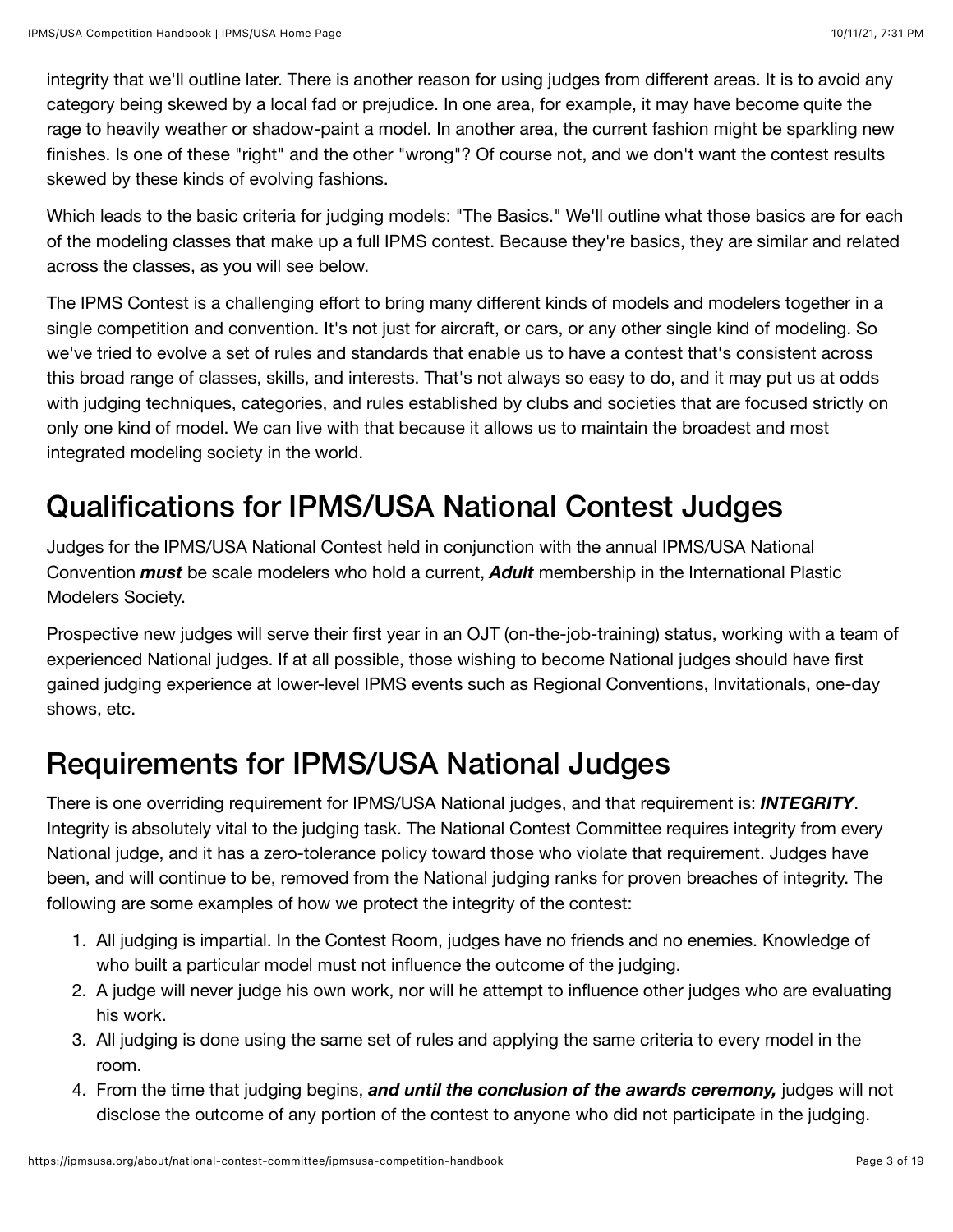- 5. During the judging process, judges will point out and discuss a model's pros and cons, but will do so in a way that is not disparaging to either the model or its builder.
- 6. If a judge's model has been nominated for a special award, the judge must not participate in the voting for that award.

The foregoing are examples, not an all-inclusive list, of what constitutes judging integrity. While the standard is strict, judges can meet it easily by using basic common sense and by continuously applying the judges' Golden Rule: Judge the work of others in exactly the same way you would want others to judge your own work.

## Other Requirements for Judges

### *Attendance:*

We've developed minimum experience and currency requirements for our judges. After serving his first year as an OJT, a judge will be expected to participate as a judge in at least one National Contest every five years. Failure to meet that currency requirement means that a judge has to attend an OJT briefing session at his next convention in order to requalify and be considered eligible to judge at that convention.

### *Education*:

Experienced judges will help train any OJT judges assigned to work with them. In the process, they will also evaluate the OJT's suitability to become a National judge and report any problems to their Class Head Judge or the Chief Judge. Additionally, judges should count on spending some of their time working with modelers who would like critiques of their models. We've added the judges' names to the category cards on the tables so that modelers who would like a critique on Saturday (after the judging has been completed) can identify and approach a judge for information. Judges will not--repeat **NOT**--compare one modeler's work with another's, nor will they unfairly criticize. The experience is intended to be positive and helpful, and this requires judges to have an ability to explain their approach and conclusions to concerned modelers.

# Specific Aspects of Judging

Once judging has begun, judges will remain in the contest room, except for short breaks. Head Judges for each of the major Classes (Automotive, Ships, Armor, etc.) will form judging teams. After these teams have completed all the assignments given to them by their Class Head Judges, they should check with the Chief Judge for assignments in categories not yet judged.

Judging of individual categories is usually done via a series of "cuts" to determine the best models present. The first cut will eliminate any entries with obvious flaws, and succeeding cuts will continue to narrow the field until the winners have been decided.

Throughout the judging process, the first and most important things for judges to consider are the *basics*. Typically, the judges' first cut will identify models that exhibit flaws in basic construction and finishing such as open seams or gaps, misaligned parts, glue marks, or poorly applied paint. Often, it is this ranking of the models on the basics that will determine the final outcome in the category being judged. Only when these basics don't allow for a clear-cut ranking do the judges begin to look deeper. (The next sections cover "the basics" for each of the major classes in IPMS competition.)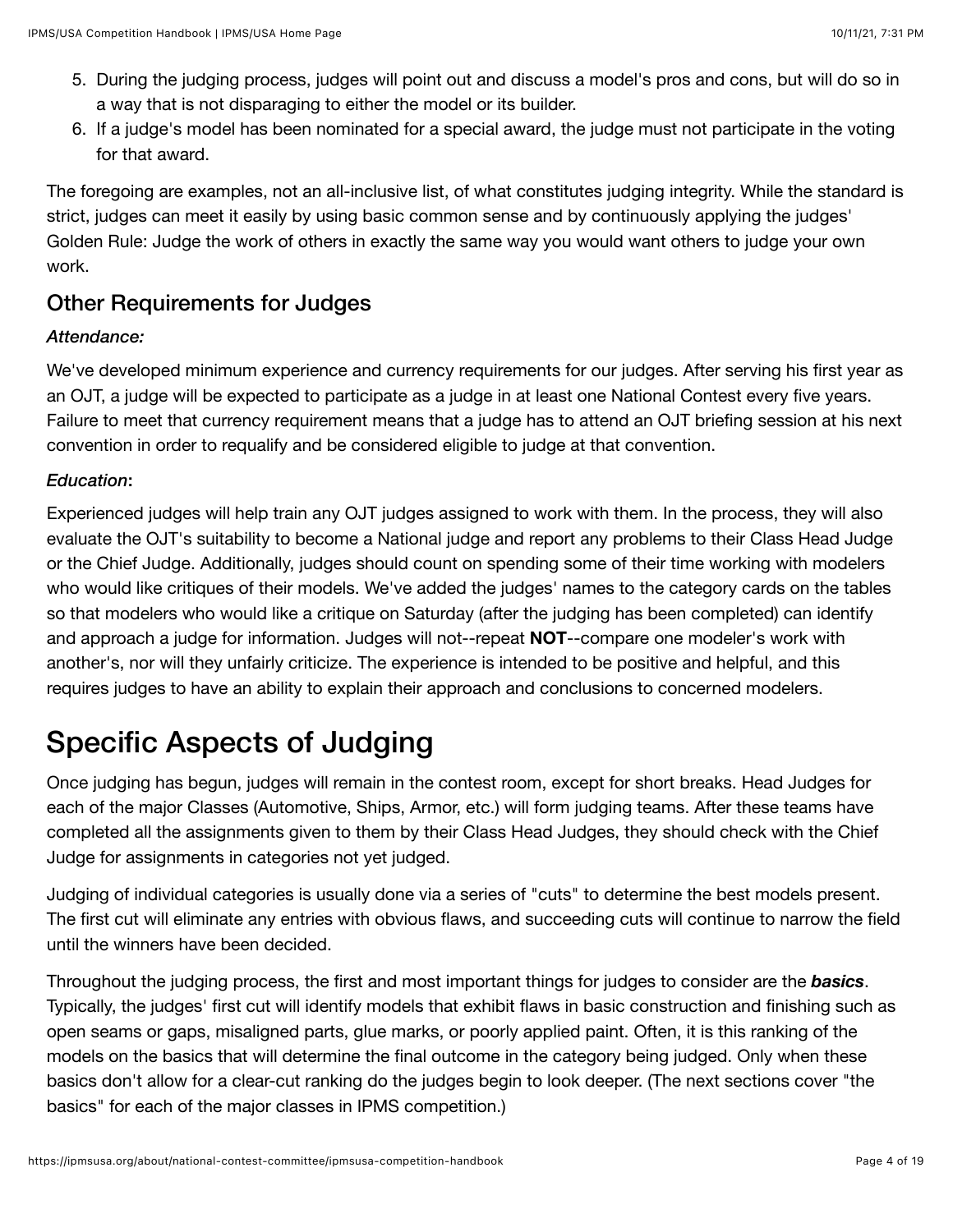Beyond the basics, another tremendously important consideration is *consistency*. A model should exhibit the same standard of building throughout. Thus, an aircraft model in which the builder has superdetailed the cockpit but not the wheel wells would lack a consistent level of detail.

Models are three-dimensional, scale representations of three-dimensional, full-size articles. For that reason, models will be judged in three dimensions. Because the bottom of the model is just as important as the top, judges will handle models to the degree required to judge the entire model consistently.

"Weathering" is inherently neither good nor bad. When comparing a model with a weathered finish to a model with a pristine finish, the judges will concern themselves with the degree of success achieved by each builder in depicting the intended finish.

# Modeling Basics

## **Aircraft**

*Basic Construction*

- 1. Flash, mold seams, sink marks, copyright marks, ejector-pin marks, and similar molding flaws eliminated.
- 2. Seams filled if not present on the actual aircraft.
- 3. Contour errors corrected.
- 4. Any detailing removed while correcting errors, filling seams, etc. restored to a level consistent with the rest of the model.
- 5. Alignment
	- A. Wings/tailplanes: same dihedral or anhedral on both sides.
	- B. Plan view: wings and stabilizers aligned correctly with, and identically on both sides of, centerline.
	- C. Multiple fins/rudders: fin-to-stabilizer angles correct; aligned with each other in front and side views where appropriate.
	- D. Engine nacelles/cowlings: lined up correctly in front, side, and plan views.
	- E. Landing gear: components properly aligned with airframe and with each other in front, side, and plan views.
	- F. Ordnance items (bombs, rockets, pylons, etc.) aligned correctly with aircraft and with each other.
- 6. Canopies and other clear areas:
	- A. Clear and free of crazing caused by adhesives or finishing coats.
	- B. Gaps between windscreen, canopy, or other clear parts eliminated where applicable.
	- C. All clear areas scratch-, blemish-, and paint-free.
- 7. Decals must look painted on if depicting painted markings (conforming to surface contours, no silvering or bubbling, no decal film apparent).

### *Details*

- 1. Thick parts should be thinned to scale or replaced; e.g., wing trailing edges and similar surfaces, ordnance fins, landing gear doors, edges of open panels, etc.
- 2. Wheel wells, intakes, scoops, etc. should be blocked off to prevent a "see-through" effect.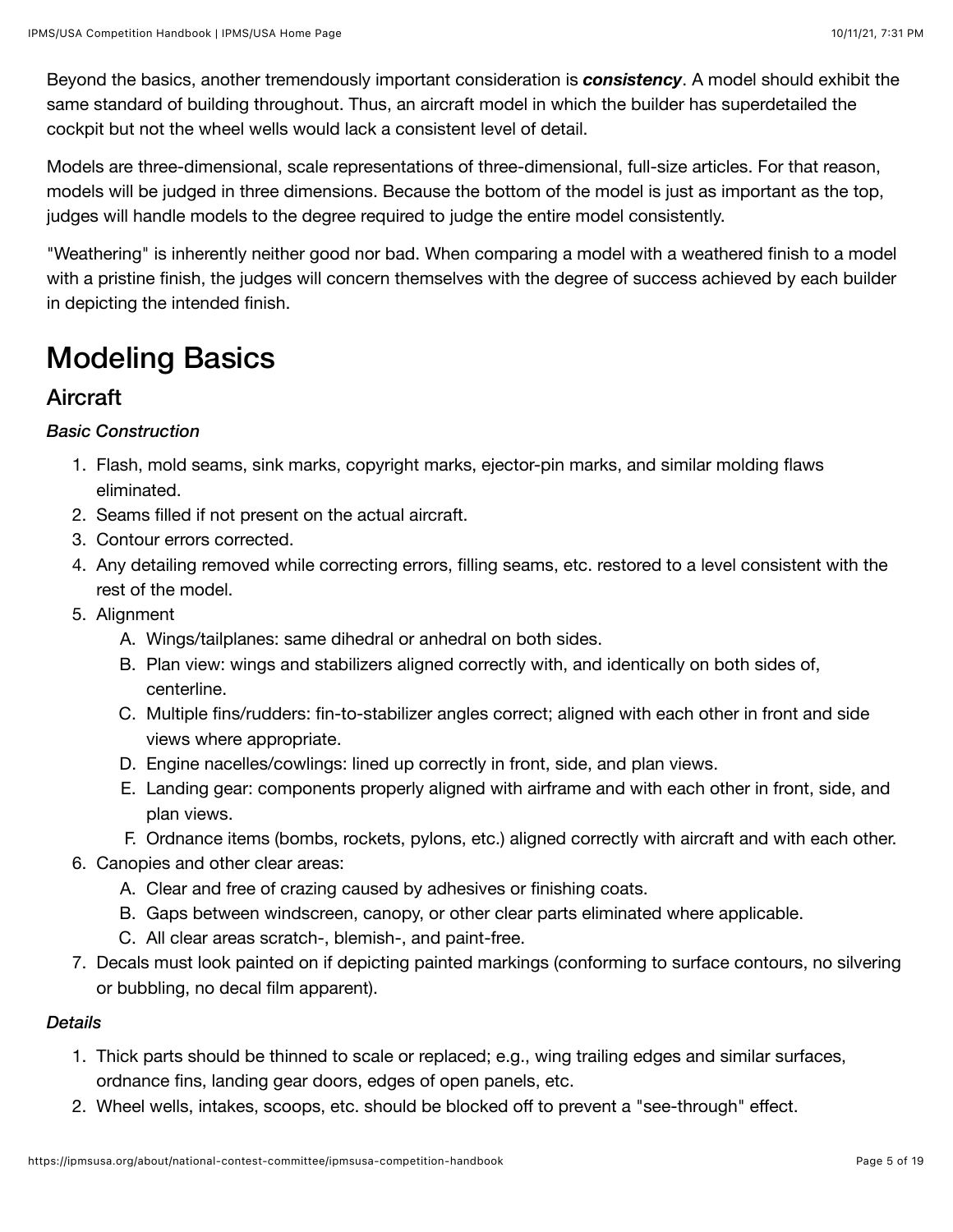- 3. Gun barrels, exhaust stacks, intakes, vents, and similar openings should be opened.
- 4. Details added to the model should be in scale or as close to scale as possible.
- 5. External stores should be built to the same level of quality as the model to which they are attached. Stores/weapons combinations on a model should represent only those combinations actually carried by the real aircraft.
- 6. Aftermarket parts (photo-etched, white metal, resin, etc.) should integrate well with the basic model. Photo-etched parts that require forming should be precisely shaped and any surfaces that require building up to a thicker cross-section should be smooth and uniform.

#### *Painting and Finishing*

- 1. The model's surface, once painted, should show no signs of the construction process (glue, file, or sanding marks; fingerprints; obvious discontinuities between kit plastic and filler materials; etc.).
- 2. Finish should be even and smooth. If irregularities in the actual aircraft's finish are being duplicated, documentation of such irregularities is required.
	- A. No brush marks, lint, brush hairs, etc.
	- B. No "orange-peel" or "eggshell" effect; no "powdering" in areas such as fillets or wing roots.
	- C. No random differences in sheen of finish caused by misapplication of final clear coats.
- 3. Paint edges that are supposed to be sharp should be sharp (no ragged edges caused by poor masking). Edges that are supposed to be soft or feathered should be in scale and without overspray.
- 4. Framing on clear parts should have crisp, uniform edges.
- 5. Weathering, if present, should show concern for scale (e.g., size of chipped areas), be in accordance with the conditions in which the real aircraft was operating, and be consistent throughout the model (a factory-fresh interior would be unlikely on a 100-mission aircraft).
- 6. Decals:
	- A. Aligned properly. (If the real aircraft had a markings anomaly; e.g., an inverted U.S. insignia, the model builder should provide documentation to show that he is deliberately duplicating someone else's error, not inadvertently making one of his own.)
	- B. Some modern aircraft use decals rather than paint for standard markings. If the real aircraft suffers from problems with decal application, such anomalies should be documented if duplicated on the model.
- 7. Colors. Paint colors, even from the same manufacturer and mixed to the same specs, can vary from batch to batch. Different operating environments can change colors in different ways. All paints fade from the effects of weather and sunlight, and viewing distance alone can change the look of virtually any color. Poor initial application and subsequent maintenance compound these problems. Therefore, aside from gross inaccuracies such as a light green "Red Arrows" aircraft, color shades should not be used to determine a model's accuracy or lack thereof. Again, models with unusual colors should be supported by confirming documentation.

### Armor/Military Vehicles

### *Basic Construction*

- 1. Flash, sink marks, mold marks, ejector-pin marks, provisions for motorization eliminated.
- 2. Seams filled where applicable, especially on cylindrical parts such as gun barrels, wheels, and auxiliary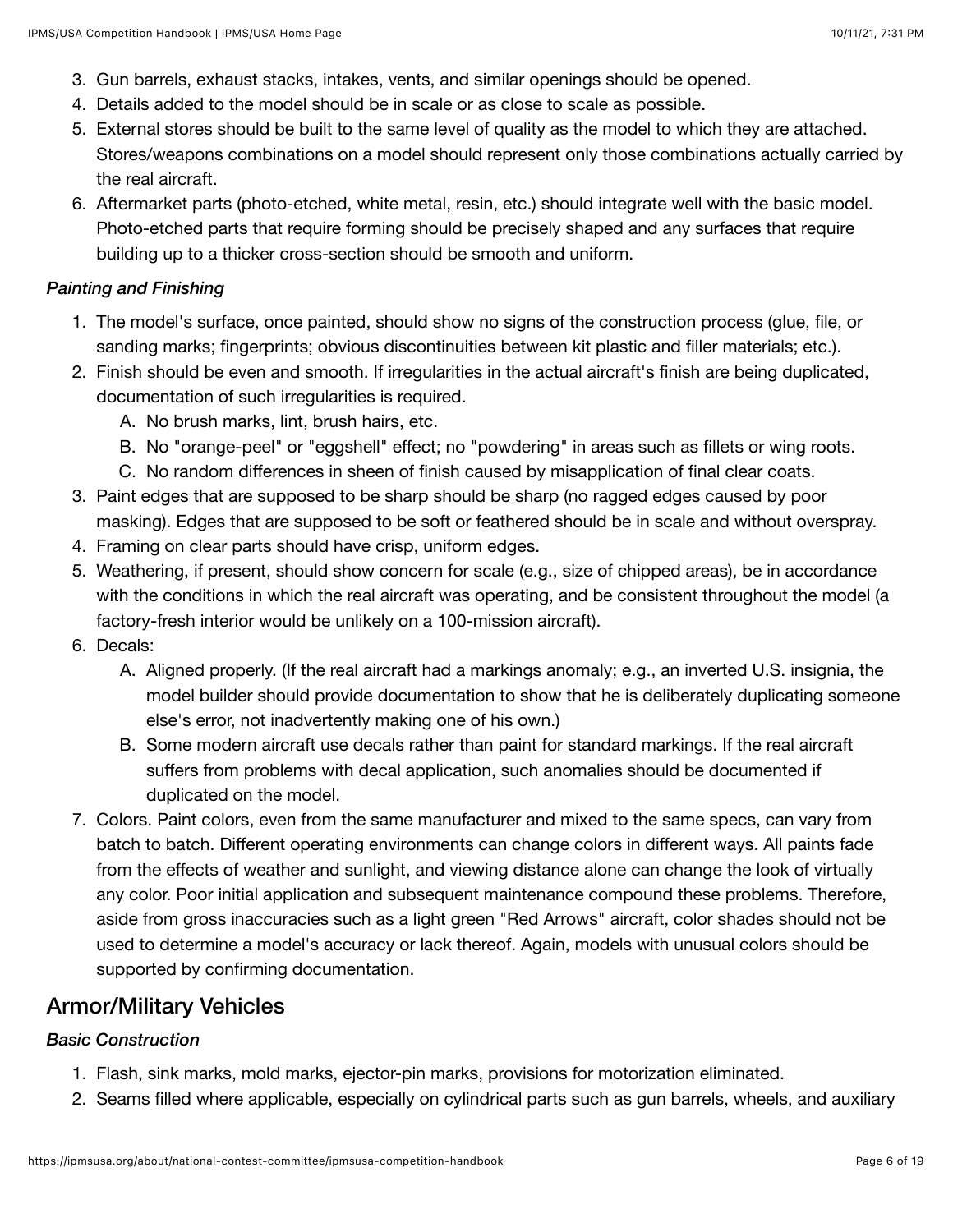equipment.

- 3. Contour errors corrected.
- 4. Gaps between upper and lower hulls blanked off to prevent a "see-through" effect.
- 5. Gap/overlap at point where track ends join eliminated.
- 6. Machine guns, main guns, exhausts, vents, etc. drilled out/opened up.
- 7. Cylindrical cross-section of gun barrels maintained.
- 8. Track pattern (cleats) facing in the proper direction on both sides of vehicle.

### 9. Alignment:

- A. Road wheels on tracked vehicles (along with idler, drive, and return rollers, if any) at the same distance from the lower chassis centerline.
- B. Road wheels sitting flush on the track.
- C. Tracks vertical (not leaning in or out when viewed from the front or back of the vehicle) and parallel (not toed in or out when viewed from top of vehicle).
- D. All wheels/tracks sitting firmly on the ground.
- E. Vehicle components square and aligned.
- F. Gun(s) (on most turreted vehicles) parallel to turret centerline when viewed from above.
- G. Items positioned symmetrically on actual vehicle (e.g., headlights and guards, fenders, mud flaps, etc.) positioned symmetrically on model, unless represented as damaged.

#### *Details*

- 1. Parts that are thick, over-scale, or coarse should be thinned, modified, or replaced.
- 2. Weld marks should be simulated where applicable.
- 3. Extra parts should be added if practical, with references used to confirm their existence on the actual vehicle. Such parts should be as close to scale as possible.
	- A. Add (especially on conversion or scratch-built models) the small detail parts (rivets, nuts and bolts, etc.) usually found in standard injection-molded kits.
	- B. Add tarps, bedrolls, chains, fuel cans, etc., but be sure to also add some method by which such items are attached to the vehicle (hook, rope, tie down). Jerrycans are not attached to real tanks with superglue.
	- C. Aftermarket parts (photo-etched, white metal, resin, etc.) should integrate well with the basic model. Photo-etched parts that require forming should be precisely shaped, and any surfaces that require building up to a thicker cross-section should be smooth and uniform.
- 4. Molded-on parts such as axes and shovels should be undercut or removed completely and replaced. This is especially true of molded screen, which should be replaced with real screen.
- 5. Track "sag" on tracked vehicles should be duplicated where appropriate.
- 6. Windshield wipers should be added where appropriate.
- 7. Headlights and tail lights should be drilled out and have lenses added.
- 8. Cable and electrical lines should be added to lights and smoke dischargers.
- 9. Valve stems should be added to tires.
- 10. Instrument faces on dashboards should have detail picked out and lenses added.
- 11. Gas and brake pedals should be added to open-wheeled vehicles.
- 12. Road wheel interiors should be detailed (this is especially necessary on the Hetzer).
- 13. Molded grab handles and hatch levers should be replaced with wire or stretched sprue.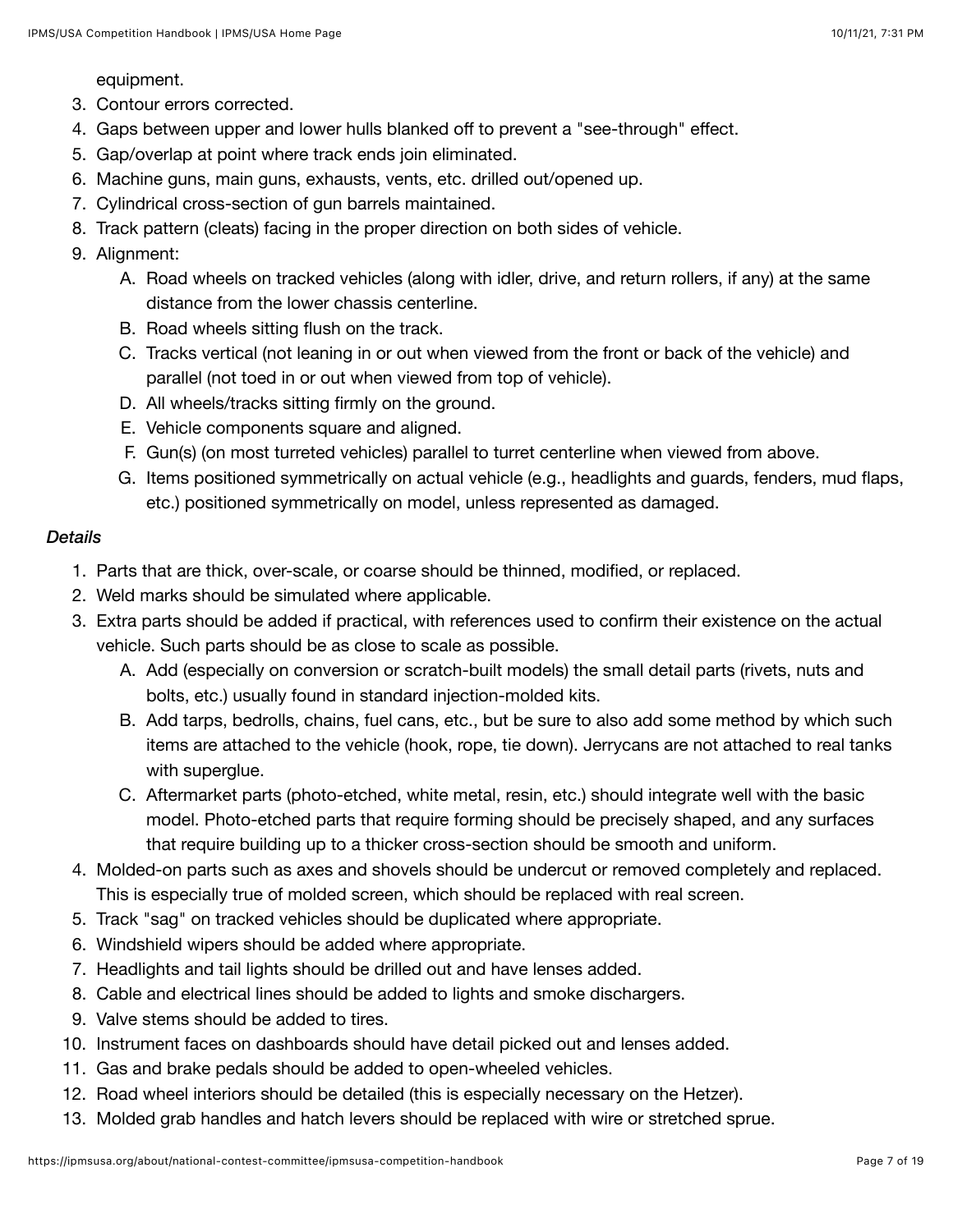14. Underside of model, if viewable, should be given the same attention to detail as the top; e.g., motor holes filled, paint applied, weathering on the inside of the road wheels consistent with that on the outside. If the vehicle being modeled was weathered, normal wear and tear to the bottom of the hull from riding over the usual rocks, brush, and other obstacles should be visible on the model.

### *Painting and finishing*

- 1. The model's surface, once painted, should show no signs of the construction process (glue, file, or sanding marks; fingerprints; obvious discontinuities between kit plastic and filler materials; etc.).
- 2. Finish should be even and smooth, unless irregularities in the actual vehicle's finish are being duplicated. Exceptions such as zimmerit or non-slip surfaces should be documented.
	- A. No brush marks, lint, brush hairs, etc.
	- B. No "orange-peel" or "eggshell" effect; no "powdering" in recessed areas.
	- C. No random differences in sheen of finish caused by misapplication of final clear coats.
- 3. Paint edges that are supposed to be sharp should be sharp (no ragged edges caused by poor masking). Edges that are supposed to be soft or feathered should be in scale and without overspray.
- 4. Weathering, if present, should show concern for scale (e.g., size of chipped areas), be consistent throughout the model, and be in accordance with the conditions in which the real vehicle was operating. Be careful to distinguish some of the purposely "heavy-handed" paint schemes from over-zealous weathering. Extreme examples should be documented. Weathering should not be used to attempt to hide flaws in construction or finishing.
- 5. Decals:
	- A. Aligned properly. (If the real vehicle had a markings anomaly, the modeler should provide documentation to show that he is deliberately duplicating someone else's error, not inadvertently making one of his own.)
	- B. No silvering or bubbling of decal film. Decal film should be eliminated or hidden to make the markings appear painted on.
- 6. Colors: Paint colors, even from the same manufacturer and mixed to the same specs, can vary from batch to batch. Different operating environments can change colors in different ways. All paints fade from the effects of weather and sunlight, and viewing distance alone can change the look of virtually any color. Poor initial application and subsequent maintenance compound these problems. Therefore, color shade should not be used to determine a model' s accuracy. Models with unusual colors or color schemes should be accompanied by documentation.

### Automotive

### *Basic Construction*

- 1. Flash, sink marks, mold marks, ejector-pin marks, and similar molding flaws eliminated.
- 2. Seams filled if not found on the actual vehicle. (This is especially important on the car's body. Rubberized kit tires usually also have a mold seam that must be removed.)
- 3. Contour errors corrected.
- 4. Gaps between body and chassis eliminated as applicable.
- 5. Detailing removed while accomplishing the above steps restored to a level consistent with the rest of the model.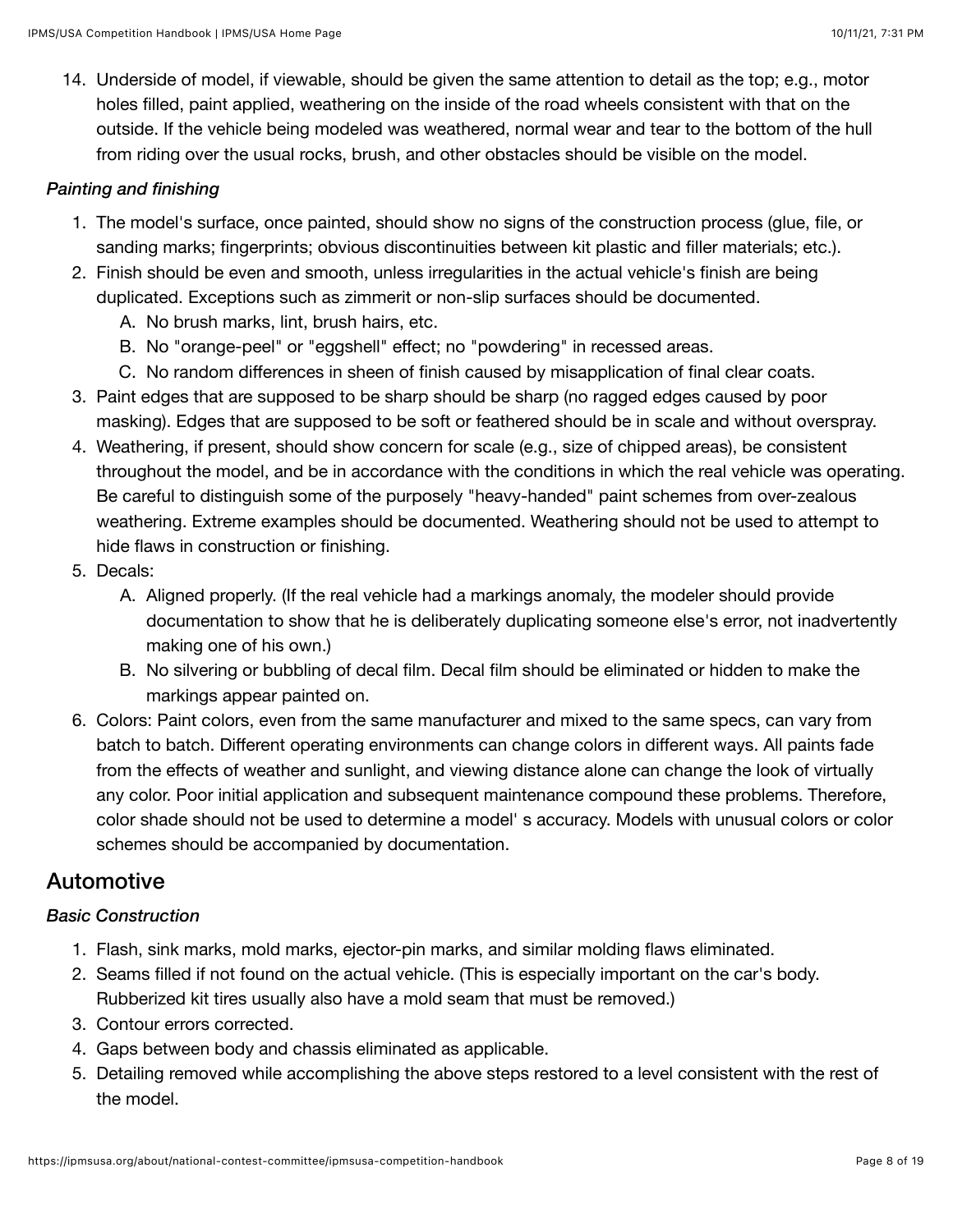#### 6. Alignment:

- A. Where applicable, external items (e.g., mirrors, exhaust pipes) aligned symmetrically.
- B. Internal items (e.g., seats, some engine/drive components) aligned properly.
- C. Wheels: All wheels touching the ground and aligned properly when viewed from front or rear of the vehicle. If turned, front wheels should be aligned in the same direction
- 7. Windshields and other clear areas:
	- A. Clear and free of crazing caused by adhesives or finishing coats.
	- B. Gaps between windshield, windows, or other clear parts eliminated where applicable.
	- C. All clear areas scratch-, blemish-, and paint-free.

### *Detailing*

- 1. Parts that are thick, over-scale, or coarse should be thinned, modified, or replaced.
- 2. Exhausts, intakes, vents, and other objects that have openings should be opened.
- 3. Additional detailing added to the vehicle should be as close to scale as possible. Such items could include door-lock buttons, tire valve stems, dashboard gauge detail, fabric surfaces on interior components, etc. Aftermarket parts (photo-etched, white metal, resin, etc.) should integrate well with the basic model. Photo-etched parts that require forming should be precisely shaped, and any surfaces that require building up to a thicker cross-section should be smooth and uniform.
- 4. Engine and chassis detailing should be done to a level consistent with detailing on the rest of the model.
- 5. Working parts, if any (e.g., opening hoods or doors), should match the level of workmanship on the rest of the model. Such parts should operate realistically, and the operating mechanism(s) should be in scale if visible.

### *Painting and finishing*

- 1. The model's surface, once painted, should show no signs of the construction process (glue, file, or sanding marks; fingerprints; obvious discontinuities between kit plastic and filler materials; etc.).
- 2. Finish should be even and smooth, unless irregularities in the actual vehicle's finish are being duplicated. Such irregularities should be documented.
	- A. No brush marks, lint, brush hairs, etc.
	- B. No "orange-peel" or "eggshell" effect; no "powdering" in recessed areas.
	- C. No random differences in sheen of finish caused by misapplication of final clear coats.
- 3. Paint edges that are supposed to be sharp should be sharp (no ragged edges caused by poor masking). Edges that are supposed to be soft or feathered should be in scale and without overspray.
- 4. Chrome parts should be correctly represented and should be just as free of surface blemishes and evidences of the construction process as the painted components.
- 5. Weathering: Although weathering is gaining more acceptance in the automotive ranks, especially with some trucks and certain types of racing cars (such as the Rally types), it is not standard practice. Most auto modelers build what is considered a "show" car or restored car, and because of this, weathering will be the exception rather than the rule. If present, however, weathering should show concern for scale, be in accordance with the conditions in which the real vehicle was operating, and be consistent throughout the model.
- 6. Decals: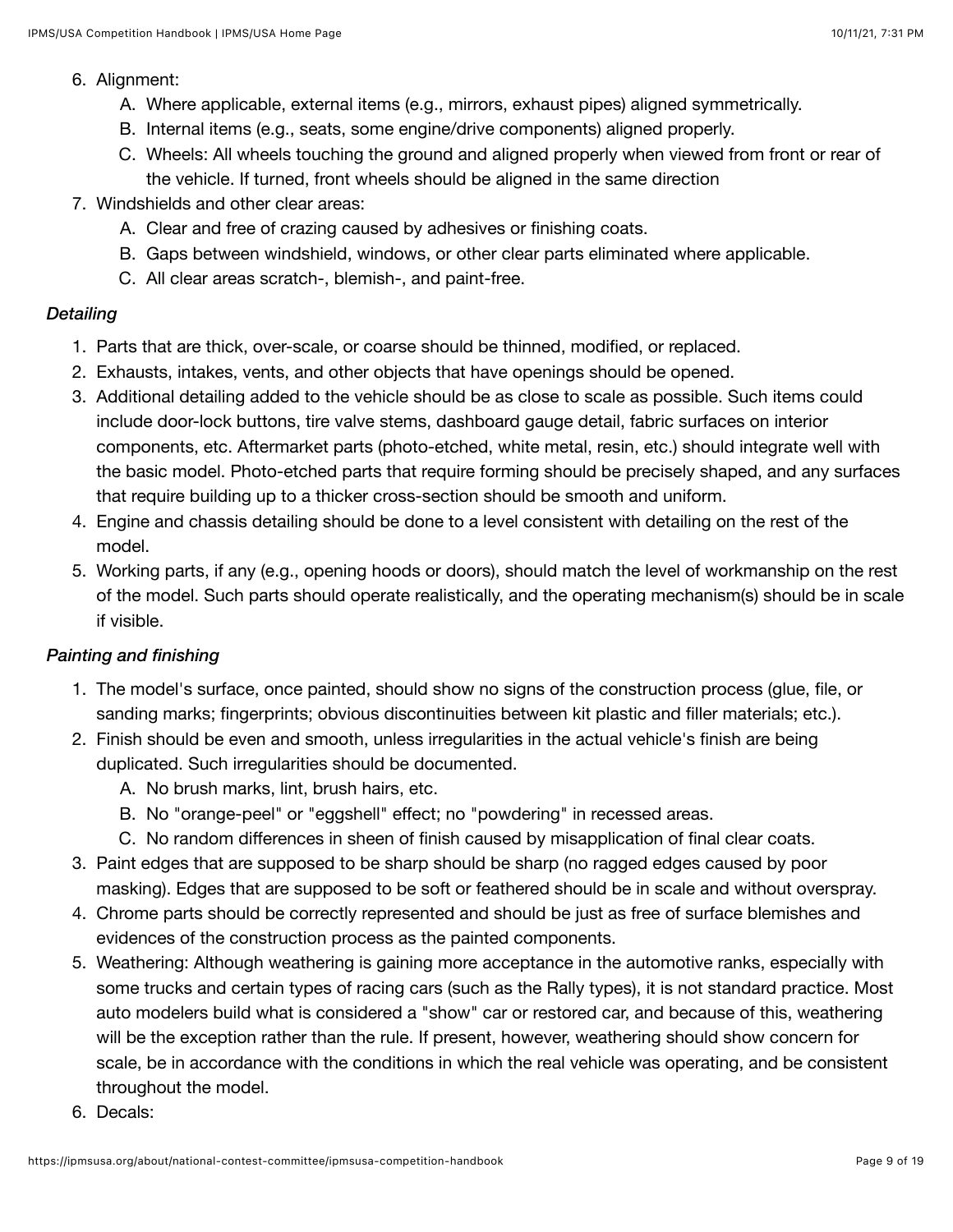- A. Decals should be aligned properly. This is especially important for racing subjects.
- B. Water-slide decals should show no evidence of silvering or bubbling of decal film. Decal film should be eliminated or hidden to make the markings appear painted on.

## Ships

### *Basic Construction*

- 1. Flash, mold seams, sink marks, ejector-pin marks, and similar molding flaws eliminated.
- 2. Seams filled.
- 3. Contour errors corrected.
- 4. Ship configuration correct for the time period being depicted by the model.
- 5. Alignment:
	- A. Superstructure components (platforms, cabins, funnels, etc.) aligned with the vertical when viewed from stem to stern.
	- B. Masts parallel to the vertical axis of the ship when viewed from stem to stern. Rake of masts uniform, unless the real vessel's masts had varying rake angles. Rigging tension must not cause the masts and spars to bend.
- 6. Cylindrical cross-section of gun barrels and masts (if applicable) maintained.
- 7. Glue marks removed.

### *Detailing*

- 1. All small parts (including masts, bulwarks, splinter shields, railings, and rigging) should be as close to scale as possible.
- 2. Small details sanded off during construction should be replaced with scratch-built or aftermarket material.
- 3. Gun barrels and vents should be drilled out whenever possible.
- 4. Sailing ship rigging and lines should be correct for the era being modeled.
- 5. Deadeyes should be rightside-up, and rigging lines and blocks should be in proportion to each other.
- 6. Photo-etched parts:
	- A. Nubs and burrs where parts are removed from sprue must be eliminated.
	- B. Parts should not be unintentionally damaged or bent.
	- C. Glue marks and buildups should not show.
	- D. Parts (e.g., rails and stanchions) must not overlap.
	- E. All railings should be straight when viewing the model bow to stern (no wavy railings).
	- F. Railings must line up horizontally and vertically where they join.
	- G. Corner seams created when parts are bent to shape should be filled.
	- H. Paint should cover brass completely, including areas at bends and cuts.

### *Painting and Finishing*

- 1. Paint should have a matt finish, unless a different sheen is being used to create a special effect.
- 2. Paint should be even and smooth, exhibiting no brush marks or "orange-peel" effect.
- 3. Color schemes should be correct for the era being modeled.
- 4. Decals:
	- A. Aligned properly. Unusual markings or markings placement must be documented.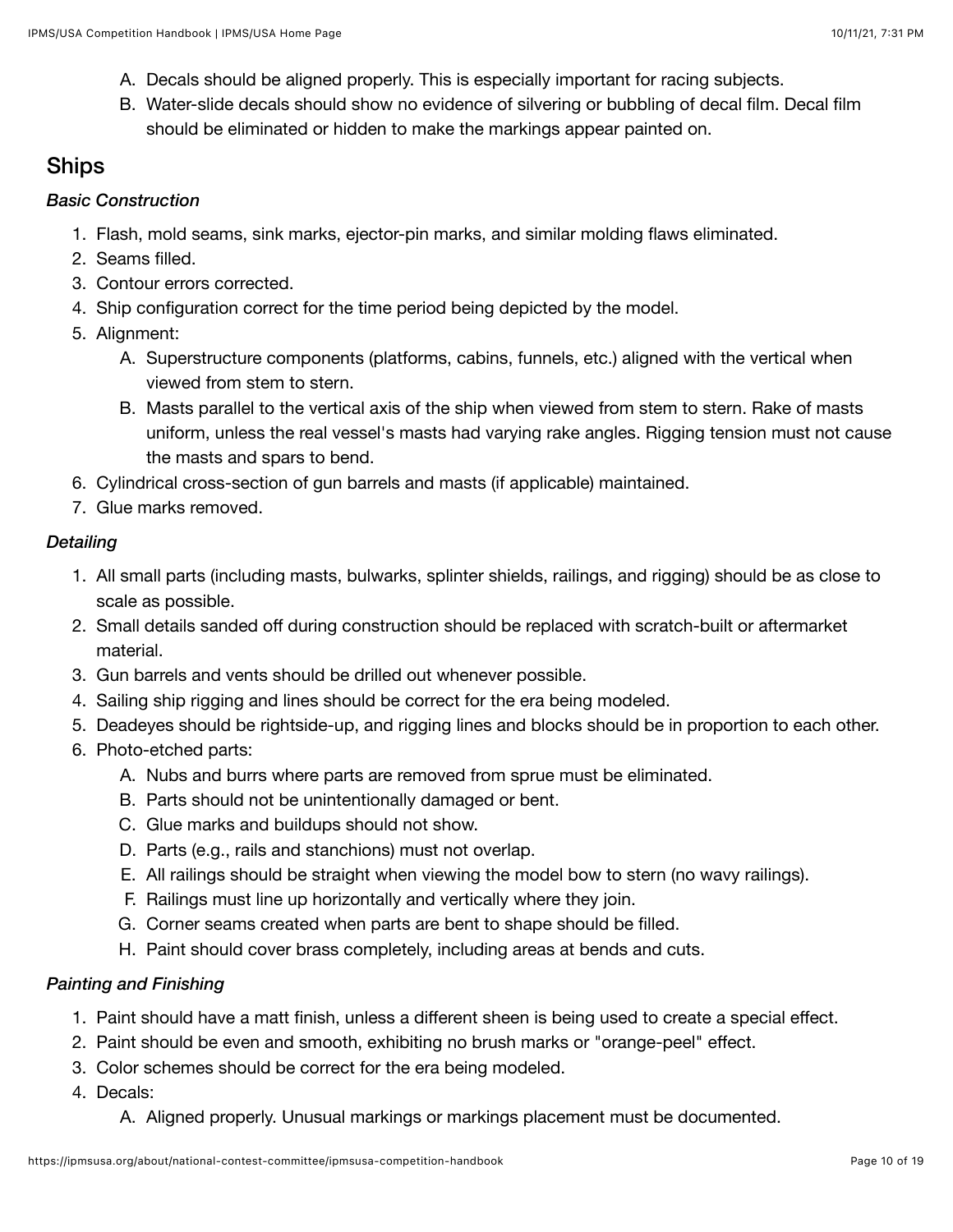- B. No silvering or bubbling of decal film. Decal film should be eliminated or hidden to make the markings appear painted on.
- 5. Weathering should be kept to a minimum because of the small scales involved.

## Figures

The underlying premise of a miniature is that it should look like a small version of a real person. The closer the figure comes to that goal, the better the figure will appear to the judges.

### *Basic Construction*

- 1. Flash, mold seams, sink marks, and similar molding flaws eliminated.
- 2. Mold seams removed.
- 3. Construction seams filled in where appropriate (e.g., where arms meet shoulders, legs meet boots, etc.) and creases that cross these seams restored.
- 4. Equipment properly attached, e.g., holsters not hanging in space, canteens attached to belts.
- 5. Straps hanging properly. Rifle slings, horse harnesses, etc. hanging/sagging properly to depict their weight.
- 6. Feet touching the ground/surface properly.

### *Detailing*

- 1. Straps should have proper thickness.
- 2. Gun barrels should be drilled/hollowed out.
- 3. Accessories and equipment should be in proper scale for the figure.
- 4. Ground bases should show footprints.
- 5. Foliage should harmonize with the figure (e.g., no flowers present when figure is in winter clothes).
- 6. Lapels and collars should be slightly raised whenever possible.
- 7. Slings should be added to weapons where necessary.

### *Painting and Finishing*

- 1. Cloth should have the proper sheen, e.g., a matt finish for wool.
- 2. Leather should have a slight sheen except for dress shoes and polished belts.
- 3. Finish should have an even texture. Brush marks should not be present.
- 4. Dry-brushing should not be apparent as such.
- 5. Blending of highlighted and shaded areas with the basic color should be smooth, gradual, and subtle. No demarcation lines should show.
- 6. Shadows should be present when two surfaces meet (e.g., belts over tunics) and on undersurfaces (e.g., between legs and under arms).
- 7. White should not be used in eyes in order to avoid a pop-eyed look.
- 8. Eyes should be symmetrical; figure should not be wall-eyed or cross-eyed.
- 9. Figures shown on ground should have feet/footwear slightly indented in the earth to depict weight.
- 10. Weathering of feet or shoes, if depicted, should be appropriate to the ground cover.
- 11. Equipment being worn by, or slung on, the figure should be given an appearance of weight, e.g., by indenting straps slightly into the shoulder.
- 12. Headgear shadows should show on the figure's face.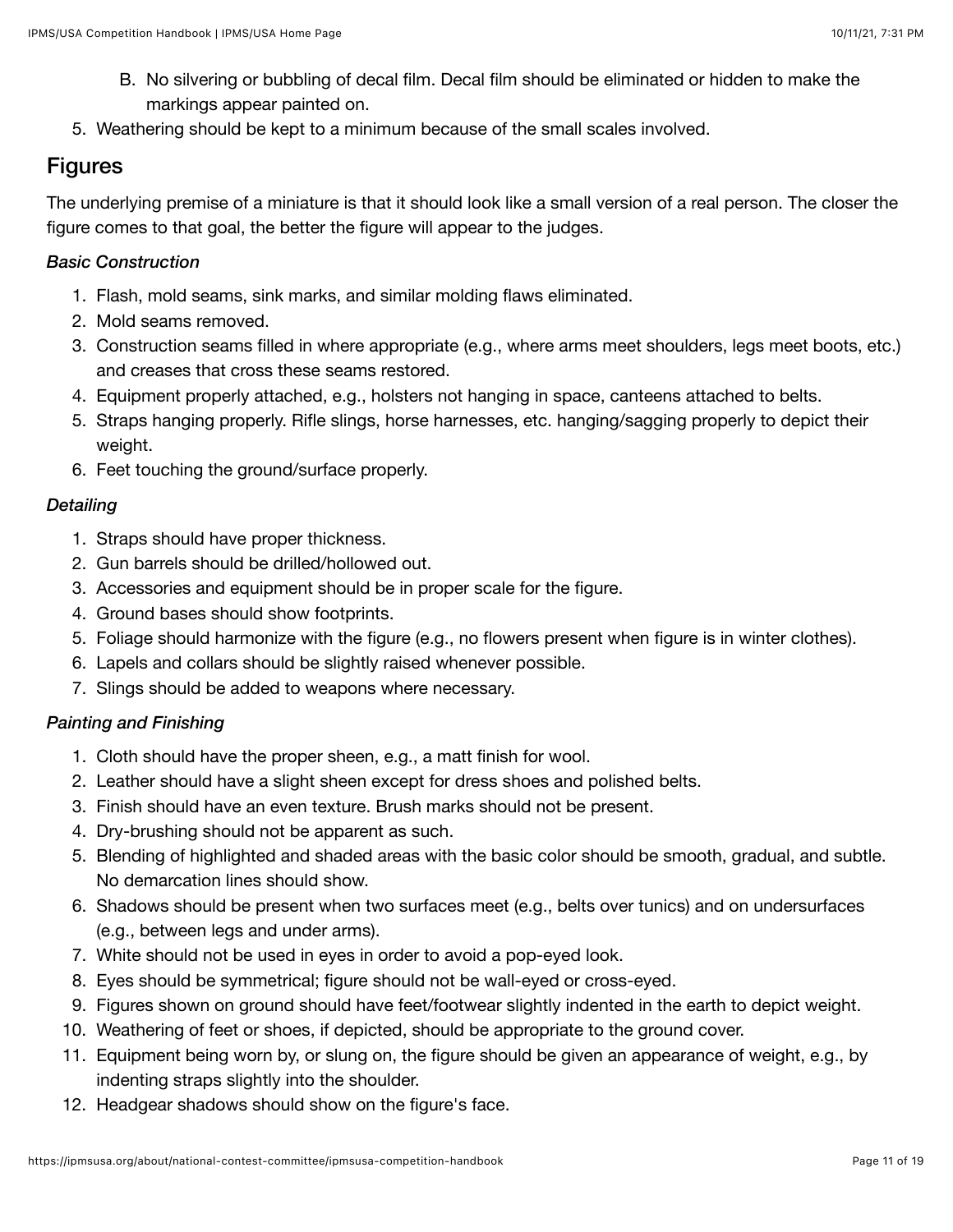- 13. Equipment such as swords should have a shadow shown on the figure.
- 14. Flesh tones should reflect the climate in which the figure is depicted.

*Note:* Additional equipment such as a desk, bar, etc. will not be judged unless such equipment is included with the original figure casting/kit.

### Space and Science Fiction

Space and Science Fiction models depict a wide variety of subjects, from real vehicles to complete flights of fancy. In so doing, they run the gamut from sleek "rocket ships" to boxy satellites, from robots to alien armored vehicles. Models of actual spacecraft are typically judged much like aircraft or vehicle models. The incredible range of science fiction subjects, however, would seem at first glance to defy any attempt at systematic judging. Yet even a model that represents a builder's total flight of fancy can still be judged on the basis of basic scale modeling skills.

### *Basic Construction*

- 1. Flash, mold seams, sink marks, copyright marks, ejector-pin marks, and similar molding flaws eliminated.
- 2. Seams filled if not present on the actual prototype. If depicting a subject with visible seams, such detail should be uniform and to scale throughout the model.
- 3. Detailing removed while correcting errors, filling seams, etc. restored to a level consistent with the rest of the model.
- 4. Alignment:
	- A. Wings, fins, pods, etc., have same dihedral or anhedral on both sides and, when viewed from various angles, line up properly with the vehicle centerline.
	- B. Landing/running gear components properly aligned with vehicle and with each other in front, side, and plan views.
	- C. Ordnance items (laser cannon, photon-torpedo tubes, etc.) aligned correctly with vehicle and with each other.
- 5. Canopies and other clear areas:
	- A. Clear and free of crazing caused by adhesives or finishing coats.
	- B. Gaps between windscreen, canopy, or other clear parts eliminated where applicable.
	- C. All clear areas scratch-, blemish-, and paint-free.

#### *Details*

- 1. Overly thick parts should be thinned to scale or replaced. This is especially true of the antennas supplied with many kits. Kit versions often appear too "fat" and lack detail.
- 2. Scoops and other such openings should be blocked off to prevent a "see-through" effect.
- 3. Weapon barrels, exhausts, intakes, vents, small thrusters, steering rockets, etc. should be drilled or opened.
- 4. Details added to the model should be in scale or as close to scale as possible.
- 5. Aftermarket parts (photo-etched, white metal, resin, etc.) should integrate well with the basic model. Photo-etched parts that require forming should be precisely shaped, and any surfaces that require building up to a thicker cross-section should be smooth and uniform.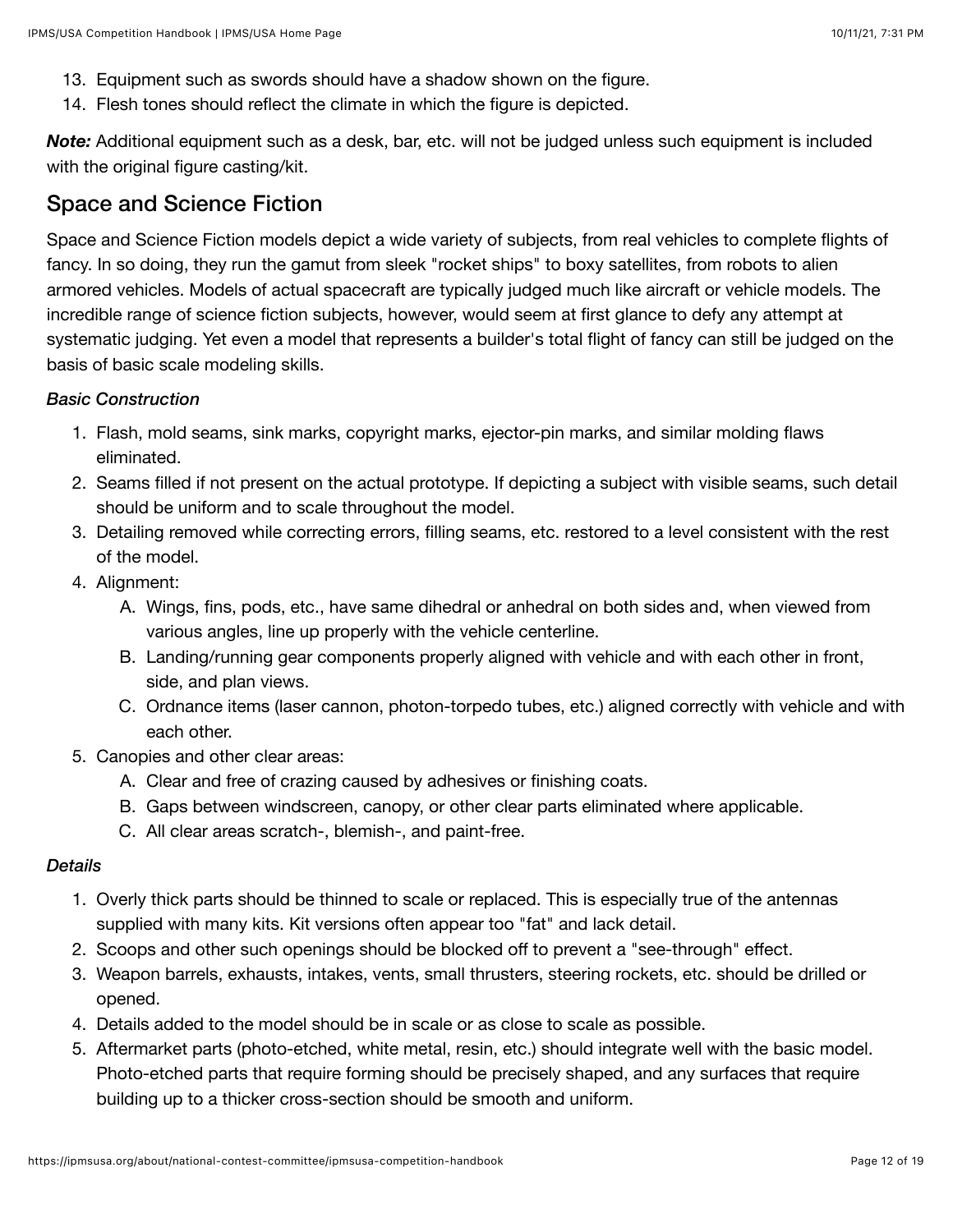6. Science fiction and fantasy modeling can entail a fair amount of scratch-building or kit-bashing. Items or areas added in this fashion should look useful and truly part of the vehicle, and should be similar in fit, detail, and overall finish to the rest of the model. Parts used from other kits should be sufficiently altered or disguised so that their origin is not immediately apparent in order to avoid the appearance of a haphazard assemblage of spare parts (sometimes known as the "Panzer IV in Space" syndrome).

### *Painting and Finishing*

- 1. The model's surface, once painted, should show no signs of the construction process (glue, file, or sanding marks; fingerprints; obvious discontinuities between kit plastic and filler materials; etc.).
- 2. Finish should be even and smooth. If irregularities in the actual vehicle's finish are being duplicated, documentation of such irregularities is required.
	- A. No brush marks, lint, brush hairs, etc.
	- B. No "orange-peel" or "eggshell" effect; no "powdering" in areas such as cavities or inside corners.
	- C. No random differences in sheen of finish caused by misapplication of final clear coats.
- 3. Paint edges that are supposed to be sharp should be sharp (no ragged edges caused by poor masking). Edges that are supposed to be soft or feathered should be in scale and without overspray.
- 4. Framing on clear parts should have crisp, uniform edges.
- 5. Weathering, if present, should be consistent throughout the model, not overdone, and appropriate for the vehicle and the conditions in which it was (or would be) operating. Reentry vehicles (Space Shuttle, Apollo, etc.) should show some aerodynamic weathering if depicted in a post-reentry or landing mode. Rocket engine nozzles generally should show some sort of weathering, particularly on the inside; but check references, as such weathering can vary greatly from one type of nozzle to another.
- 6. Decals:
	- A. Aligned properly. (If the actual prototype had a markings anomaly, e.g., an inverted insignia, the model builder should provide documentation to show that he is deliberately duplicating someone else's error, not inadvertently making one of his own.)
	- B. No silvering or bubbling of decal film. Decal film should be eliminated or hidden to make the markings appear painted on.
	- C. Uniform finish (a consideration if using decal bits from a variety of sources).
- 7. Colors. Paint colors, even from the same manufacturer and mixed to the same specs, can vary from batch to batch. Different operating environments can change colors in different ways. All paints fade from the effects of weather, sunlight, supernova explosions, etc., and viewing distance alone can change the look of virtually any color. Poor initial application and subsequent maintenance compound these problems. Therefore, except for gross inaccuracies such as a black Space Shuttle Columbia, color shades should not be used to determine the accuracy of a model that represents an actual spacecraft or a specific TV or movie science fiction vehicle. Of course, for science fiction models that are solely the product of the builder's imagination, the rule on colors is "anything goes."

### Dioramas

A diorama is a combination of model(s) and a believable setting that tells a story, sets a mood, or creates a charged atmosphere. In addition to evaluating the modeling of a diorama's individual elements, the judges will consider the strength of the diorama's story line or mood and the overall presentation of the diorama. These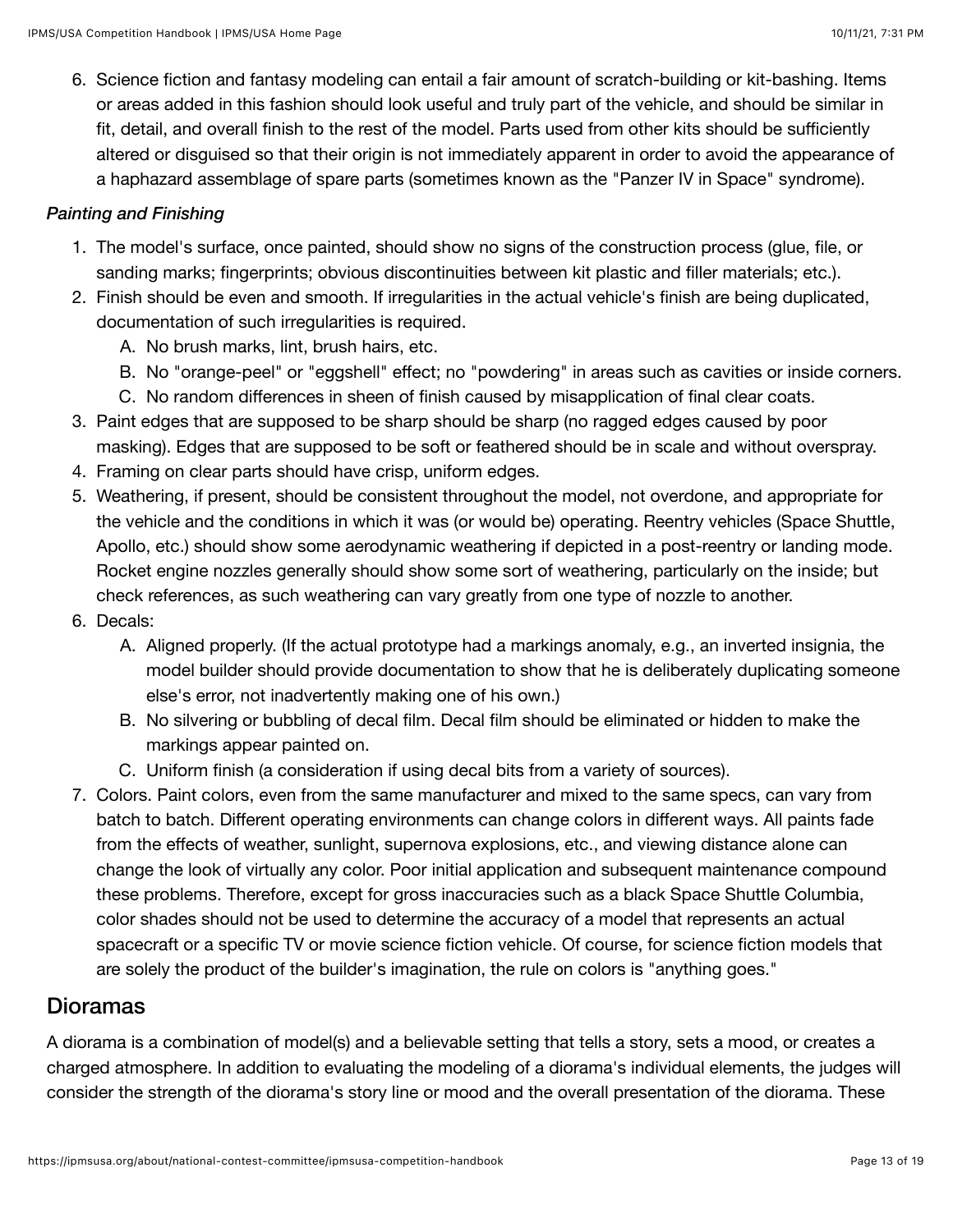three factors are equally important. Dioramas with superbly modeled components but a weak story line and presentation will almost certainly lose to a diorama with well-modeled components and strong story and presentation.

#### *Model Components*

The individual model components of a diorama will be judged according to the criteria specified in the appropriate individual class. That is, armor pieces will be subject to armor judging criteria while figures will be evaluated according to the figure modeling guidelines. As always, the basics of construction and finishing are of prime importance. Terrain, roadwork, buildings, and accessories that set the scene of the diorama will be evaluated similarly to the primary model components. Basic construction and finish are once again paramount.

#### *Presentation*

The diorama base should comprise individual elements that combine to form a realistic and/or plausible setting for the primary model component(s). Each of the elements also should be believable in its own right and consistent with the action or mood being depicted. The degree of imagination and inventiveness used to pose the main elements will factor into the overall presentation evaluation. The base should provide a focal point for the scene and fit or enhance the story line or mood of the diorama. Dioramas with a well-defined focal point highlighting a simple story generally will have a stronger presentation than those attempting to portray an entire battlefield.

#### *Story Line, Mood, Atmosphere*

This element is what separates the diorama from models merely set on a base. A simple derelict vehicle rusting away in a field can set a mood as well as, or better than, a complete recreation of the Battle of Waterloo. The story, mood, or atmosphere created by the diorama should be obvious; the judges shouldn't have to strain to see it. Stories can incorporate historical or even humorous aspects. Here again, imagination and inventiveness in telling the story or setting the mood can lift a diorama out of the ordinary.

## Contest Categories

*BEING REVISED !!*

## Contest Rules

*BEING REVISED !!*

## Did you ever wonder about . . . ? (Miscellaneous Thoughts on Judging and Competition)

### "This Didn't Win?!"

A comment heard at times in the Contest Room after the awards banquet goes something like, "How could this model *not* have won? Look at the detailing in the . . ." The simple answer to the question is usually either "basics" or "consistency." A super-detailed open turret on an AFV with pigeon-toed tracks is like a mansion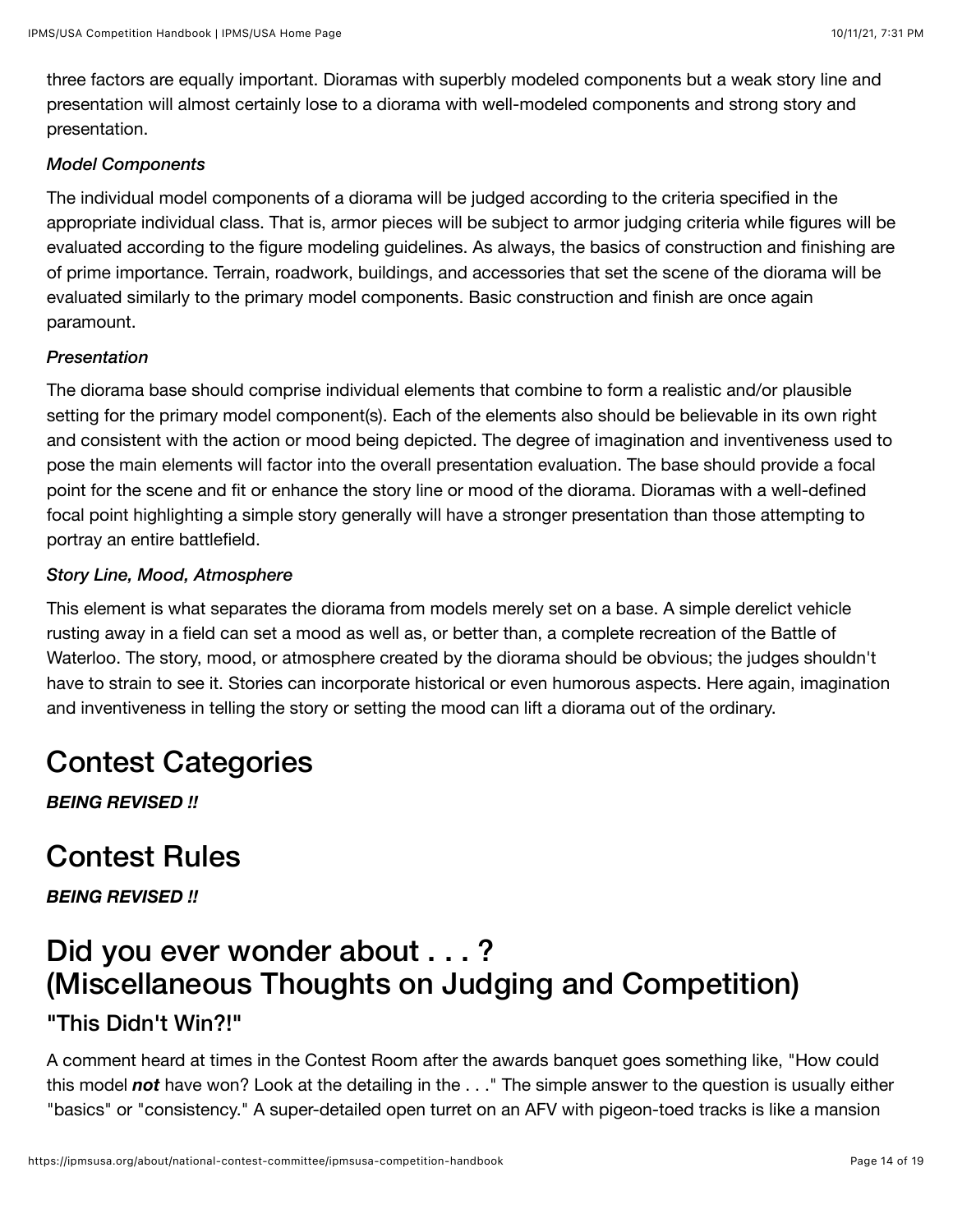built on sand; it's beautiful, but it's sitting on a weak foundation, and that will be its downfall. Similarly, an aircraft with a superbly detailed cockpit and wheel wells, but with navigation lights and anti-collision beacons represented by sloppily applied gloss paint, lacks consistency. In effect, the builder built incredibly detailed individual models of a cockpit and three wheel wells, then just assembled the rest of the kit to serve as a holder for the detailed bits that really interested him.

### "These Models Are All So Beautiful; How Can The Judges Possibly Pick a Winner?"

Judges hear sentiments like this at virtually every National Contest, but many folks might be surprised to learn that the situation often can best be described by the comment regularly heard during slide shows of models: "It looks better in the picture than it actually was." Many models look good sitting on the contest table but begin to lose their luster when the judging starts. The closer look that judging requires often reveals flaws in basic construction that aren't readily apparent to the casual viewer. In fact, in a category with a small number of entries, it's not all that unusual for the judges to finish their first "cut" and discover that everything in the category has one or another type of relatively serious problem. *That's* when the judging *really* gets hard! The mistakes are usually basic and relatively minor: seam problems on one model, silvered decals on another, misalignment on a third, etc. It's a little easier if one of the models has something that distinguishes it from the others--some extra work that's been done well, a particularly nice finish, etc.--but if all the models are built to approximately the same level, the judges end up having to determine the winners based on which models have the fewest mistakes, or which of the mistakes on the various models bothers them the least. Judges find this situation really frustrating because any one of the models could have been an immediate winner if the builder had just given a bit more care and attention to the modeling basics.

## **Accuracy**

Absolute accuracy is a noble, but probably unattainable, goal. No scale model is ever 100% accurate, yet some people urge that models be judged principally on their accuracy. This is a real minefield. Yes, gross inaccuracy should be easy to spot -- most would agree that a model of an F-86 with forward-swept wings is inaccurate. Beyond that, however, the situation quickly becomes murky and can lead to unfairness in judging. For example, suppose one of the judges for the 1/72 Multi-engine Jet category had spent the better part of 20 years as a USAF F-4 crew chief. That judge is going to be an absolute expert on Phantoms and probably will be able to find inaccuracies of one type or another on every F-4 entered in the category. But is he equally knowledgeable about Canadian CF-100 Canucks? Probably not. So, if he judges solely on the basis of accuracy, there's a real risk that he will unfairly penalize those who entered F-4 models. The Chief Judge and Class Head Judges take pains every year to remind the judges to be aware of this problem and to be fair to all on this issue. But before we get too wrapped around the accuracy debate, remember that judges concentrate first on the modeling aspects. A model with every component built absolutely accurately probably still won't win if seams between the components aren't filled properly. Conversely, a superbly built model containing an inaccuracy could win if it is, in all other respects, the best model in the category. Judges take lots of hits from modelers who know some minute aspect of a prototype and mistakenly believe that judges must also have that much detailed knowledge and more. It's simply not possible for all IPMS judges to match, model for model, the expertise developed by our disparate and incredibly knowledgeable membership. Don't assume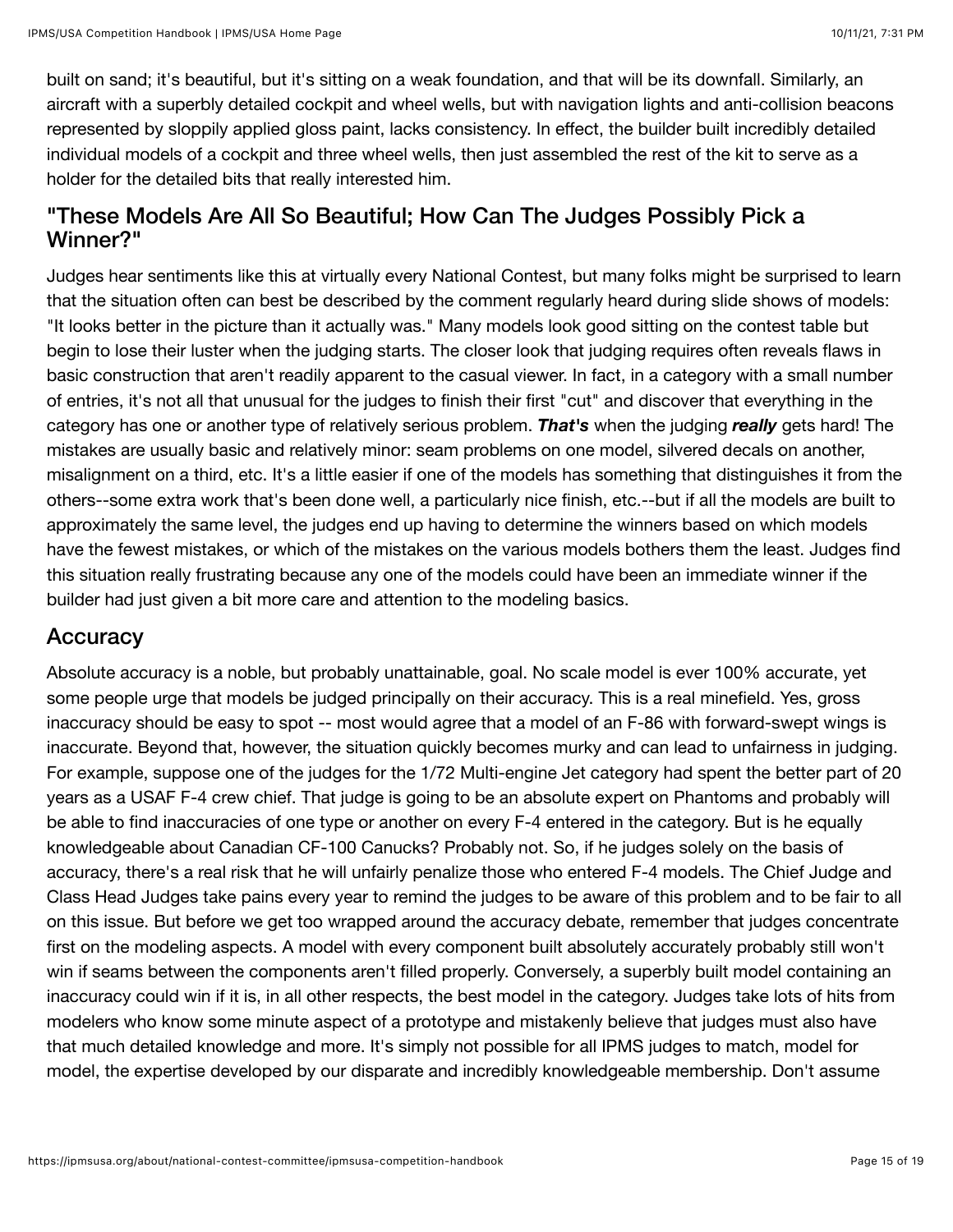that the judges know all the details you know. Help them and help yourself by putting a little time into the entry sheet or any other display material you put out with your model. Judges do read that stuff, and it could make the difference for you.

## "No Sweeps" and Out-of-the Box

The National Contest Committee leaves it up to each year's Convention Host Chapter to determine whether the contest will be run on a "sweeps" or "no sweeps" basis; i.e., can one builder "sweep" a category, winning First-, Second-, and Third-place awards, or can he win only one award per category. The philosophical debate over sweeps vs. no sweeps will probably go on for as long as IPMS/USA exists, so this handbook certainly won't jump into that quagmire. Nevertheless, since the majority of National contests tend to be "no sweeps," it's necessary to address the confusion that sometimes arises over the "Out-of-the-Box" (OOB) categories in no-sweeps years. *"If a modeler can win only one award per category, how can he or she win both an OOB trophy and one of the 'Place' trophies (1st/2nd/3rd) with the same model in the same category?"*

The short answer is that OOB is a separate category. Some history might help to make this a little clearer. When the OOB category was initially introduced to the National contest, it was only a single category. That quickly became a large and unjudgeable nightmare (how do you judge a dinosaur against a Spad against a submarine against . . .?). Because the Contest Committee felt that OOB was an important category, it made the decision to append the elements of the OOB category onto the appropriate regular categories, so that like would be judged with like. The judges first work through the category, rank ordering the models entered. Once that ranking is accomplished, they then determine which of the models identified as OOB finished highest in the ranking. It could be the model that ranked fourth, fifth, or any other position. Of course, the OOB winner often wins one of the regular category places as well, and this is a principal reason the Contest Committee still sees the OOB categories as valuable. They continue to demonstrate to all that basics are the most important element of model building.

## Know Your Model

At every National Convention, judges have to spend a lot of time before they begin judging a category checking for misplaced models and moving the ones they find to the proper category. This causes even more trouble and wasted time if the proper category has already been judged, because the judging then has to be done over again. Much of this misplacement could be avoided if entrants would take a few minutes ahead of time to determine the proper category for each of their models. Remember that the folks working the model registration desk aren't always model builders, although they should be whenever possible. Even if they are modelers, they may build only one type of model and not know a whole lot about any other types. If an entrant knows ahead of time that his twin-engine Do 335 doesn't belong in the "Small Prop and Turboprop, single engine" category because it has two engines, he won't let a registrar put it there. If an entrant has determined that the wingspan or length of the multi-engined jet he's modeling is over 55 feet (not too daunting a research challenge), he won't accept its placement in the "Small Jet" category. Moreover, if he's been clever enough to include the wingspan and length figures on the info sheet he puts with his model, he'll save a lot of questions about whether or not it's correctly placed. Spend a few minutes at home checking these things out while the glue dries and you'll save yourself some hassles, keep your model from being moved more than it absolutely has to be, and earn the gratitude of registrars and judges alike.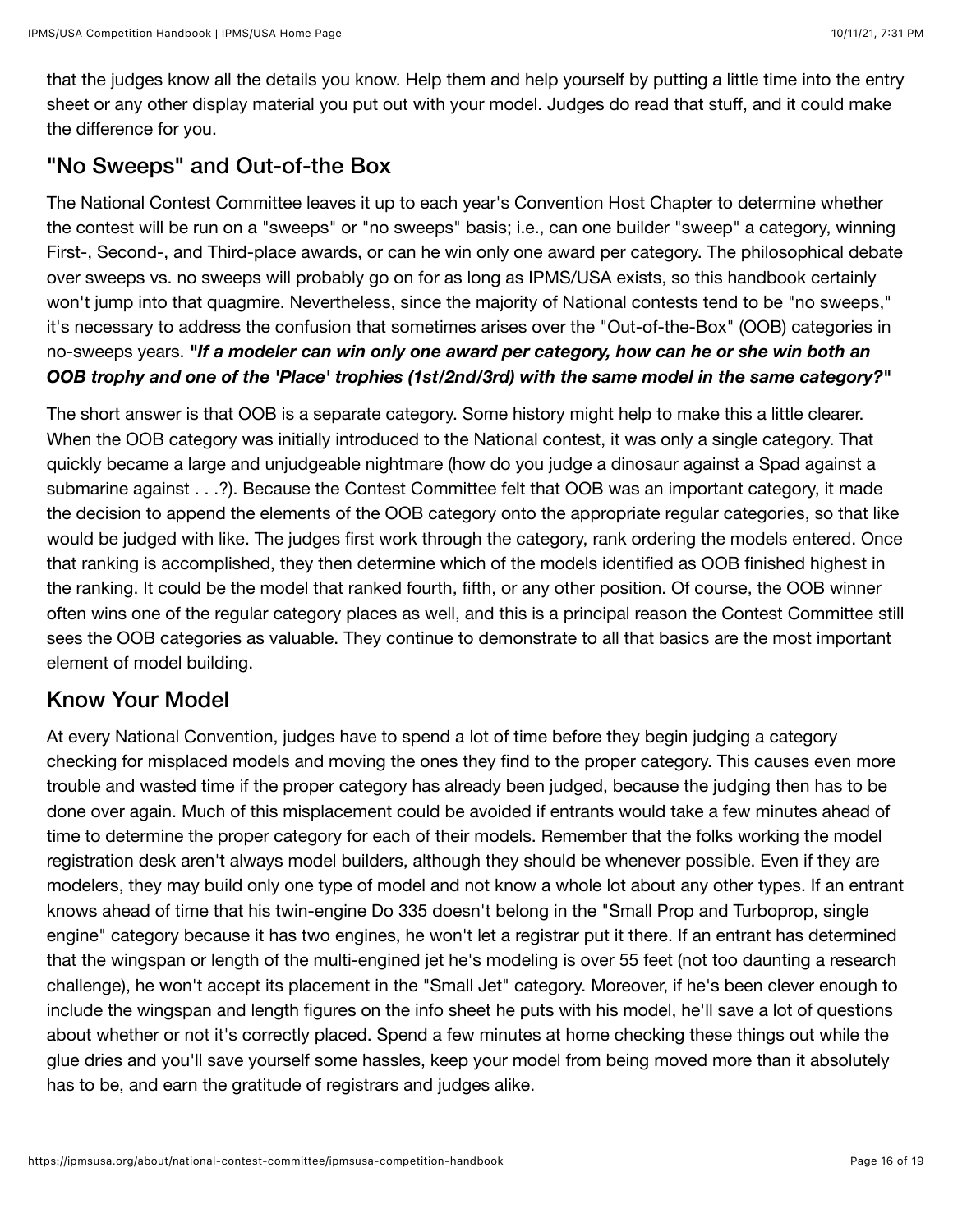## "The Judges Are a Bunch of @#\$%# Nit-pickers."

Because many judges make their selection of category winners based on a series of "cuts" as mentioned earlier, some modelers have accused the judges of negativism and of being nothing but glorified nit-pickers. Not true! It stands to reason that many, if not all, of the models in any category are going to be pretty darn good examples of our art. But they are on the table to be ranked, and that's what we have to do. As has been emphasized repeatedly, we rank the models principally by a close look at basic modeling techniques. But when that doesn't result in a final three, we've got to go closer and examine even more critically. It's hard, but there is no other way. And, really, it's a compliment to the incredibly high standards that are being set by IPMS modelers.

### "If The Judges Aren't a Bunch of @#\$%# Nit-pickers, Why Do They Use Those Damn Little Flashlights?"

In some cases, especially in earlier years, the penlights were often needed to even SEE the models in contest rooms that were far less than well-lit. Fortunately, that's not the case nearly so often these days, although it does still happen occasionally. Beyond that, however, a good penlight is an invaluable aid in highlighting such things as poorly finished seams, unsanded ridges, and poorly finished (or unfinished) interior areas. An old judge's trick is to shine the light across a seam area at an angle. Nothing will pop out an incorrectly filled seam more quickly. Serious competitors would be wise to examine their own models with a penlight before coming to the contest. They might be amazed at what they see!

## Judges' Decisions

Players and fans love the umpires or referees when the calls are in their team's favor and hate them when their calls favor the opposing team. Modelers often have similar reactions to IPMS National judges. Many National judges have been cornered after the Awards banquet by a modeler with fire flashing from his eyes demanding to know why his model didn't win. That's not a good way to begin a dialogue, and it almost guarantees that there will be no useful exchange of information.

Before jumping a judge like that, take a moment to consider who these National judges are. They're modelers. Collectively, they exhibit a wide range of modeling interests, skills, background, experience, temperament, and personality, and they're also imperfect human beings. In short, they're just like any other member of IPMS, but with one major distinction: they volunteer to spend a significant chunk of their convention time working damn hard and well into the wee hours to make it possible for the National Contest to exist. The vast majority of judges are also more than willing to share their expertise, discuss your model with you, and give you some tips on things to do (and not do) to give your next model a leg up on its competition. All you have to do is ask- -but please do so in the same way you'd want to be asked if you were in the judge's shoes.

And, if you *really* want to learn what separates the winning models from the rest of the entries in a category, next time you're at a one-day show or a Regional Convention, volunteer to judge. Get yourself assigned to work on a team with experienced judges. Tell them you haven't judged before but want to learn how, and they'll take you under their wing. The vast majority of folks who've done so have found that they've learned more about judging--and model building--in one afternoon than they could have in a whole month of Sundays.

## Hypothetical Vehicles